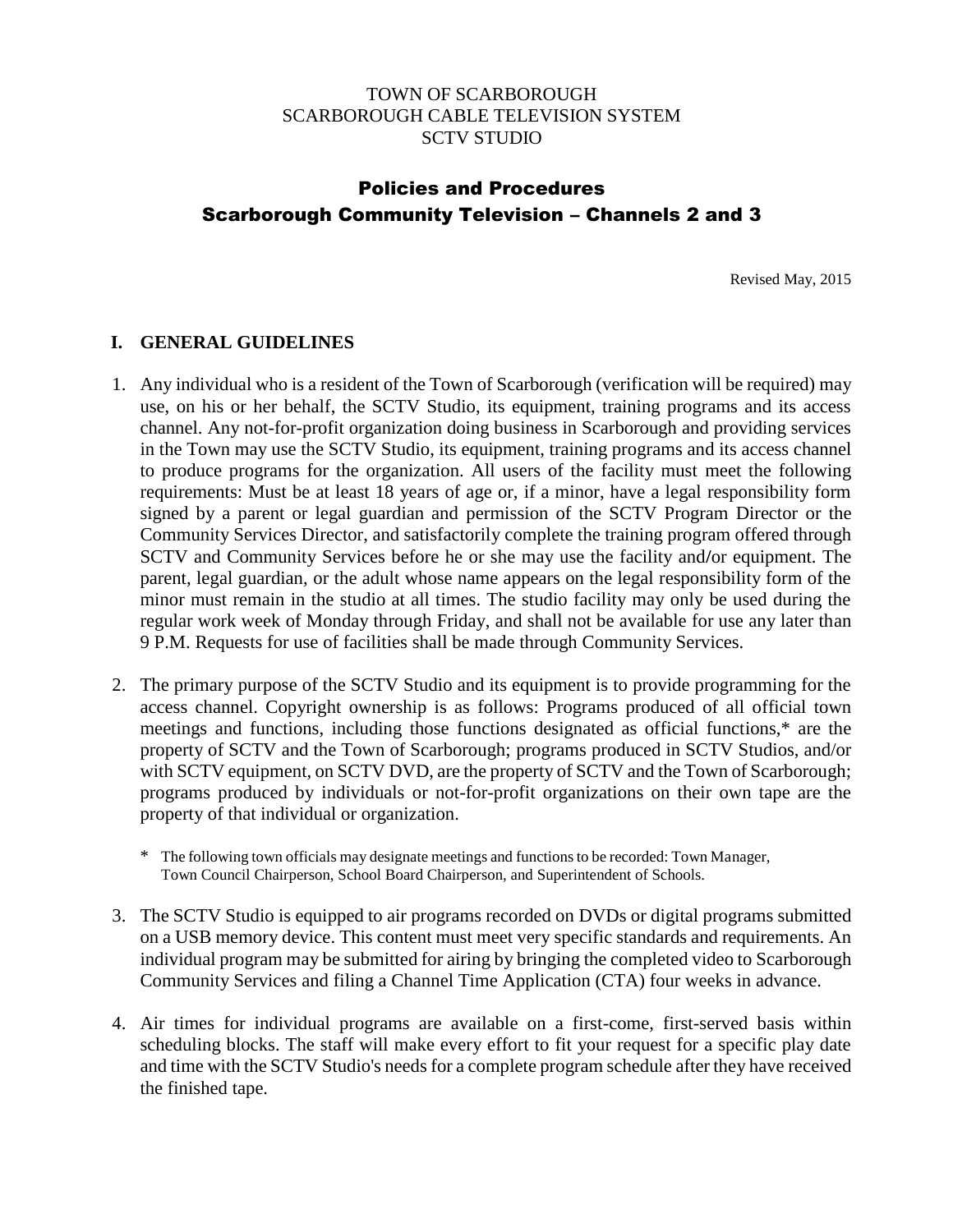- 5. Public access material cablecast on the SCTV must be submitted by a Scarborough resident and preference will be given to locally-produced programming. Public access material shown on SCTV must be of local interest.
- 6. A DVD copy of the finished program may be purchased by the user for a cost of \$25.00.
- 7. Because of the high estimated traffic through SCTV Studio, only those people who are scheduled to use the facility or who are on-air guests will be allowed in the studio and/or control rooms. All other persons will be asked to wait in the reception area.
- 8. One of the functions of Scarborough Community Television is to offer regular workshops open to cable subscribers and other community members, instructing participants in the operation and use of Scarborough Community Television's equipment. These workshops will be conducted for a minimal charge to the participants.

Periodically, training workshops for certification will be held on the following subjects:

- BASIC CAMERA OPERATION: Covers the fundamentals of camera setup, operation and care of camera equipment.
- VIDEO EDITING: Planning and operation of video editing and title insertion equipment.

Other workshops may be held as the need arises. Video production workshops may require a fee. Participants who complete a training workshop will be certified by the station and registered to operate and use the equipment of SCTV. The station manager will maintain a registration list of certified individuals.

9. All programs submitted for use by Scarborough Community Television must contain the following information and meet the following technical standards:

All completed programs should be submitted on one or more of the following media: DVD or a USB memory device. Each program shall have a label containing the program title, producers name, program length, and production date. SCTV may refuse to use any media that is damaged or contains video and signal information, or media that does not meet technical quality standards.

While SCTV does not exercise any editorial control over the programs, SCTV reserves the right to add a disclaimer indemnifying SCTV's association to the program. Programs submitted to SCTV may, at the discretion of management, be scheduled at a time of day that is deemed appropriate pursuant to the program's content, e.g., when children are not likely to be watching.

10. SCTV originates programs for civic meetings and other events. SCTV employees, volunteers, subcontractors, and/or board members shall not under any circumstance attempt to participate in a meeting while operating equipment during such meetings or events. To participate in a civic meeting, SCTV's employees, volunteers, subcontractors, and/or board members must sit in the public seating area and clearly state that they are speaking for themselves as an individual and not as a representative of SCTV.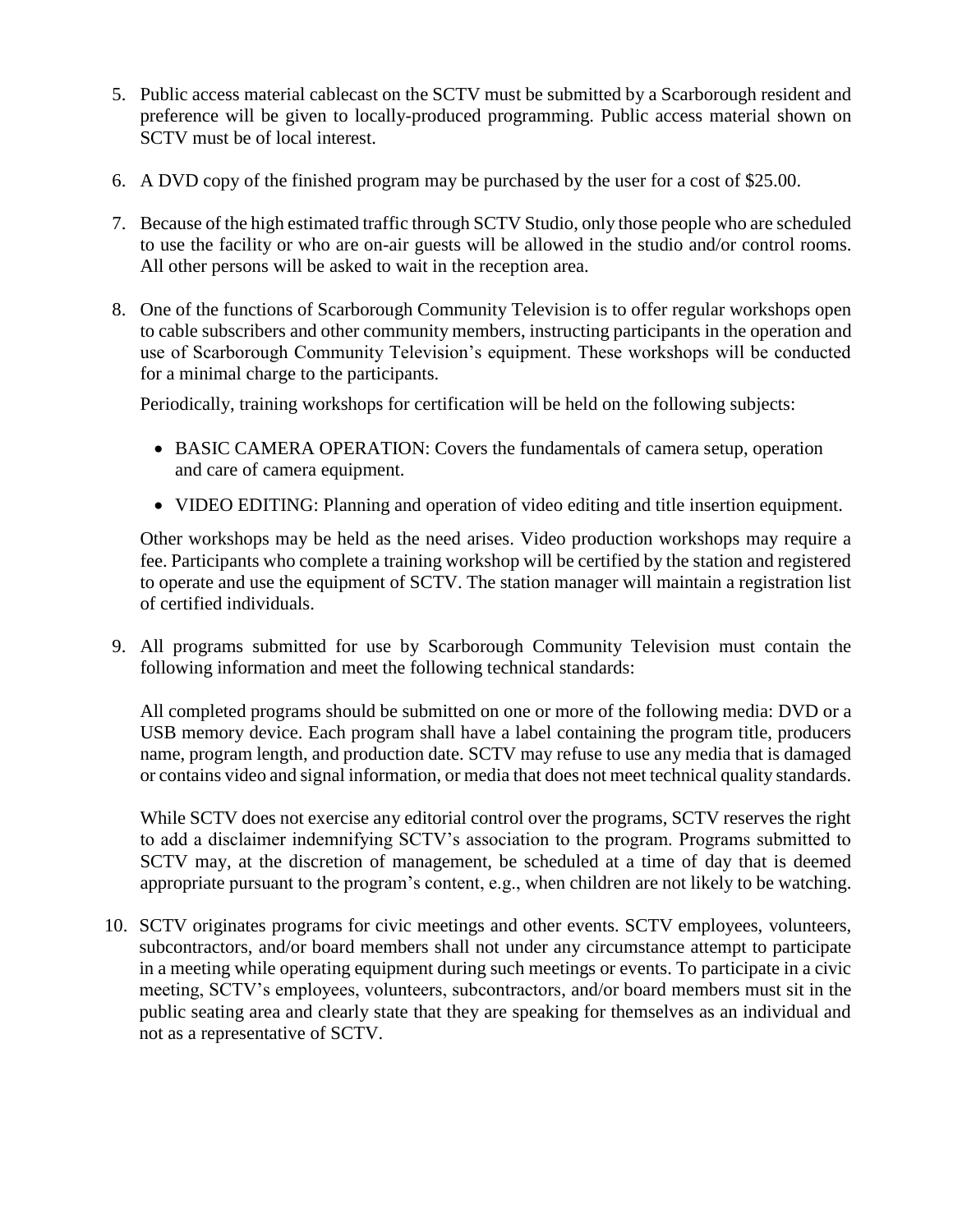- 11. Bona fide and registered candidates for public office may submit a DVD or a digital program for airplay on SCTV. Additional guidelines for political programs are as follows:
	- a. Programs are limited to a maximum of five minutes in length.
	- b. Programs will run for 21 days prior to an election.
	- c. All DVDs or digital programs submitted for airplay will be copied to a composite DVD for replay.

# **II. Program Scheduling**

- 1) All programming produced using the SCTV Studio and/or equipment and materials shall be first shown on SCTV.
- 2) Unless prior written arrangements have been made with Community Services and/or Community Television, all programs produced using the access center equipment and/or facilities must be submitted to SCTV for cable casting within 21 calendar days after completion. Non-compliance with this rule could result in suspension of privileges.
- 3) Every effort will be made to air your program on the date(s) and time(s) you request on the Channel Time Application for your program. Replay of a program, at the producer's request, is limited to two non-consecutive program blocks. Airtime is on a first-come, first-served basis within scheduling blocks. SCTV reserves the right to add airing(s) of your program above and beyond those requested by you without notification being given.
- 4) Programs scheduled as part of an ongoing series shall have priority. Other scheduling conflicts will be resolved in favor of the individual whose application was filed earliest. In the event applications bear the same filing date, the individual who has programmed the least shall have priority.
- 5) All producers and/or organizations delivering DVDs for airplay are required to file a "Responsibility for Program Content" and/or execute "Talent Release" forms. No tape will be aired prior to the receipt, processing and acceptance of these forms.

*The Fairness Doctrine* and *Equal Time* rule of the Federal Communications Commission (SS 76.205 and SS 76.209 of the Code of Federal Regulations) for candidates of public office, the *Personal Attack Rule* and requirements concerning political editorials, do not apply to cable access channels. The SCTV Studio will make every effort to provide fair and balanced programming throughout its entire programming schedule.

## **III. Charges**

- 1) Use of SCTV Studio, portable equipment, materials, editing equipment and cablecast time is free to eligible Scarborough residents and not-for-profit organizations.
- 2) Individuals returning equipment late are liable for penalty charge of \$25.00. All penalty charges must be paid prior to the airing of the program.
- 3) Although equipment and materials are loaned free of charge, the borrower (or in the case of a minor, a parent or legal guardian who signs the legal responsibility form) is responsible for all damages, loss, or cost of repair involved while the equipment is signed out, and may be required to acknowledge this responsibility in writing prior to sign out.